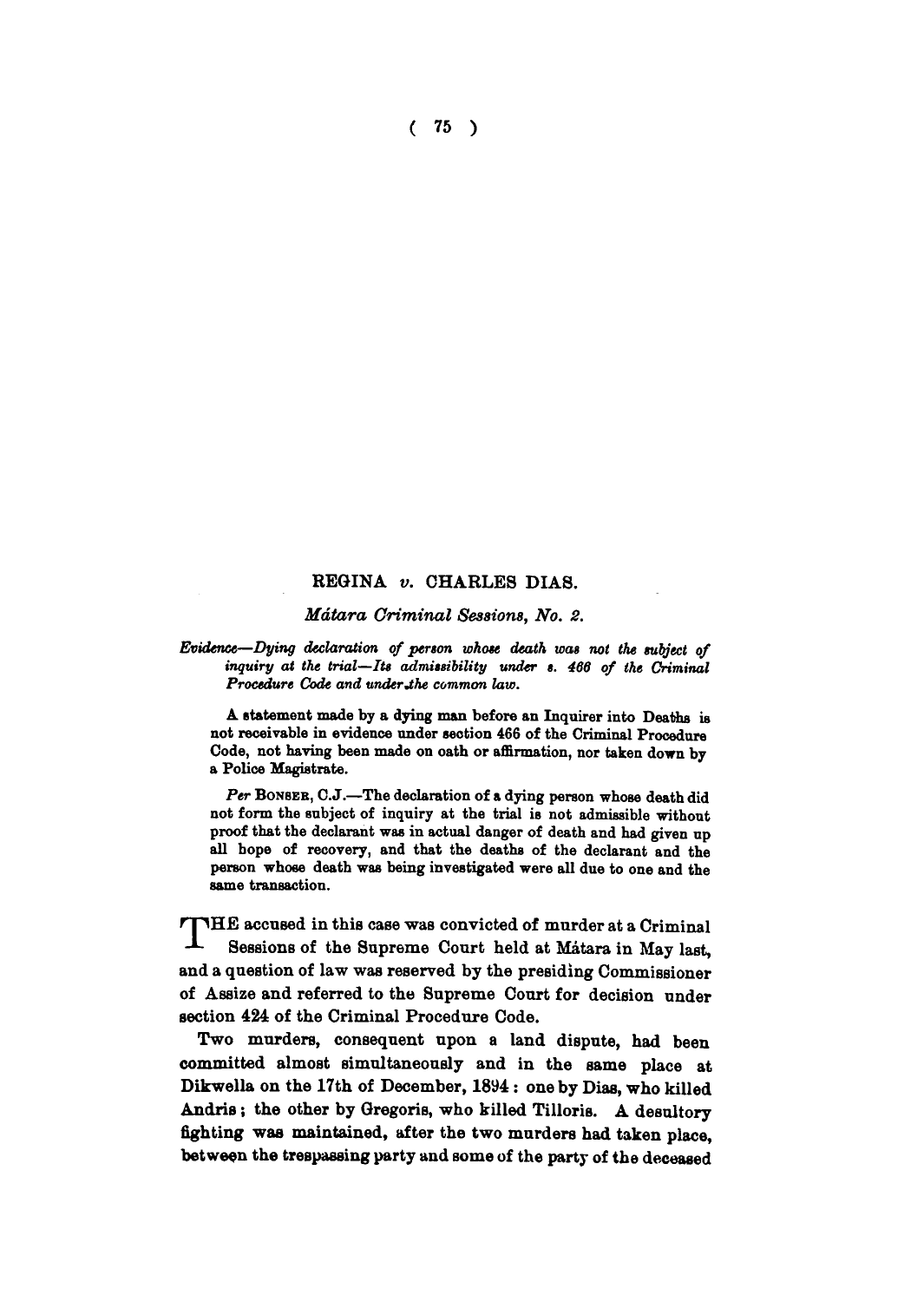**persons, who were brothers. One Andrias, a brother of Dias, while fighting with a brother of the two murdered men, received a gun-shot wound and died. It appeared that some time before his death he made a dying declaration to the effect that he killed both Dias and Gregoris,** 

**In the case against Dias, the alleged dying declaration of Andrias was attempted to be given in evidence. The Commissioner of Assize disallowed the question put in that behalf to a witness for the defence, and the jury returned a verdict of guilty against the accused. The learned Commissioner thereupon referred the following case for the decision of two or more Judges of the Supreme Court:—** 

## *Case Reserved.*

**I have the honour to refer to the Hon. the Supreme Court the following questions which arose at the trial of the above-named accused on the 15th instant, for the murder of one Don Andris Kumaratunga by stabbing.** 

**The case for the prosecution on the evidence was that accused and twenty-five to fifty others committed criminal trespass on a cocoanut garden in the possession or occupation of deceased Andris and his brother Tilloris; that these latter ran from 150 yards off to protect their property, and a fight ensued between them and the trespassers in a kurakkan enclosure; that Tilloris was beaten and fell, and, when rising, was stabbed by one Grigoris (who was convicted of such murder on the day previous to this trial) ; that Andris, deceased, thereupon ran from the enclosure into an adjoining field, and was chased by the accused and two others of the trespassers, was beaten and fell on his face, and was then stabbed in the back by the accused; and that immediately thereafter as Andrias, another of the trespassers, was fighting with Mendris (a brother of the two men already stabbed), he (Andrias) was killed by a gun-shot wound.** 

**The defence called two witnesses, who deposed that after plucking nuts in the enclosure by lawful right they were menaced and went to the field ; that there the deceased brothers Tilloris and Andris attacked Andrias, and that Andrias, in self-defence, drew his knife and, as Andris turned from it, he (Andrias) stabbed him (Andris) in the back first of all, and then stabbed Tilloris, who jumped into the enclosure, after which a shot was fired and Andrias fell wounded.** 

**In addition to these witnesses the following witness was examined. To quote my notes:—** 

Francis de Silva Abeywardens sworn.<br>I am Mudaliyár of Wellaboda pattu and Inquirer into Deaths. I know<br>Kadjugaha Koratuwa. I went there on 17th December. I saw Andrias on<br>the road lying on a cot. He is a son of the Veda Ar from gun-shot wounds, and appeared to be in great pain. He died about three hours after I saw him. Before his death I spoke to him. He made a statement as to who injured him, and whom he injured.

Mr. Pereira proposes to ask this witness what statement the dying man made.

I disallow it, since the statement was not made and recorded in accordance with the provisions of section 466 of the Criminal Procedure Code.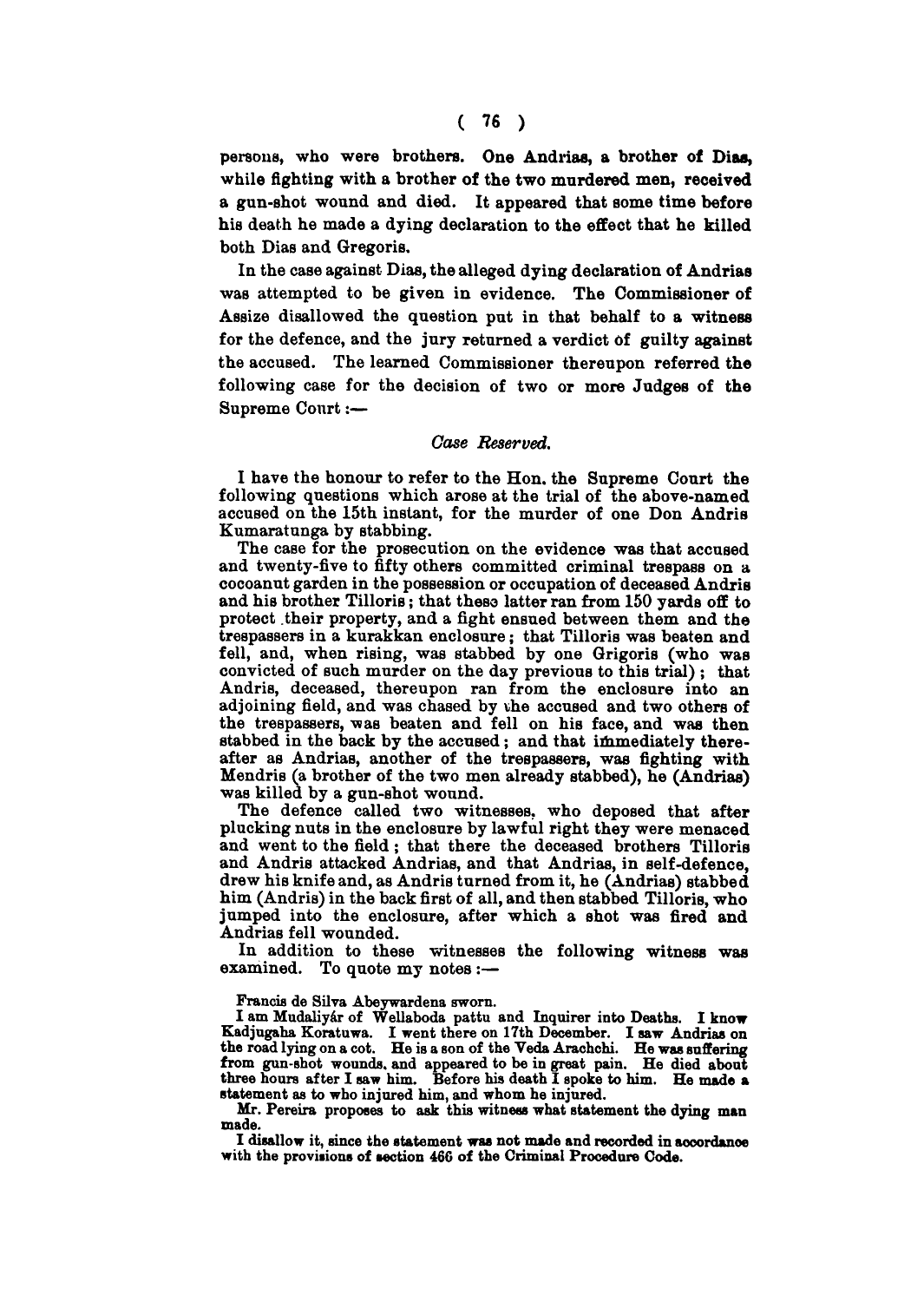**The accused was convicted and sentenced to death, execution of sentence being respited for a month. In view of this necessary respite, and although I did not at the trial expressly reserve the question for the decision of the Supreme Court, I would desire to be permitted to refer for their decision or review the question, whether or not the statement made to the Inquirer by Andrias should have been admitted by me in evidence, so that the conviction, if thereby improperly obtained, may be quashed. I desire this entirely by reason of the sentence and punishment which follows upon the conviction, and not because I myself doubt that my rejection of it was correct.** 

**For, so far as I can see by the text books before me," the deceased " —whose dying declarations are admissible upon the principles laid down in** *R. v. Mead, 2B.& C. 605,* **and** *R. v. Hind, 29 L. J. M. G. 148* **(called " the party " in** *R. v. Hutchinson, 2 B. & C. 408),* **as cited in** *Roscoe,* **11th edition,** *82,* **and** *3 Russell, 267J8***—is the person whose death is the subject of inquiry. I do not find in the text books any case anent the dying declaration of any person other than such "deceased subject of inquiry" being admitted in evidence, except in one instance. The case of** *R. v. Baker, 2 M. & Rob. 53,* **where an inquiry into the death of a man poisoned by eating a cake made by his maid, who had also eaten of it and was poisoned ; her dying declaration was received, on the ground that it was all one transaction. Roscoe** *(p. 32)* **cites this ruling, but at once refers to** *R. v. Hind* **and** *R. v. Hutchinson* **in such a manner as to imply that this admission of the declaiation of one not the " deceased subject of inquiry " was contrary to that rule.** 

**And can it be said here that the death of Andrias by a gun-shot wound from some other hand was " one and the same transaction " as the prior death of Andris ? In** *R. v. Baker* **the cause of death**  was the same, the poisoned cake; but not so here. **in** *R. v. Baker* **must have been passed before the Statute 30 and 31 Vic, c. 35, § 6, was enacted, from which section 466 of our Criminal Procedure Code is taken, and under the operation of it I would submit for consideration whether Andrias was not truly a witness within its purview. Had he not been injured and died,**  that would have been his position; and if at any time between **Andris's death and the trial he had sickened to the danger of his life, his examination could only have been taken as section 466**  directs, after notice in writing (R. v. Shurmer, 17 Q. B. D. 823) **to the accused.** 

**Will the fact that he met his death at the same time and place (only, for his death was not due to the same cause) as the deceased subject Andris, permit his dying declaration to be received ? It might be urged that the apprehension of death had not been proved ere the witness was asked to narrate the statement, and my rejection of the testimony might be supported thereon. But I would even presume the intended statement would include an assertion of that apprehension, and that it was yet open to me to inquire into the state of illness, Ac.** *(3 Russ. 266).* 

**I would therefore humbly submit for the consideration of the**  Hon. the Supreme Court, whether, if it had been proved that **Andrias was under due apprehension of death, his dying declaration should have been admitted in evidence by me, and ask that, if necessary, order may be made under section 425 of the Criminal Procedure Code.** 

> DODWBLL **F.** BBOWNB, **Commissioner of Assize.**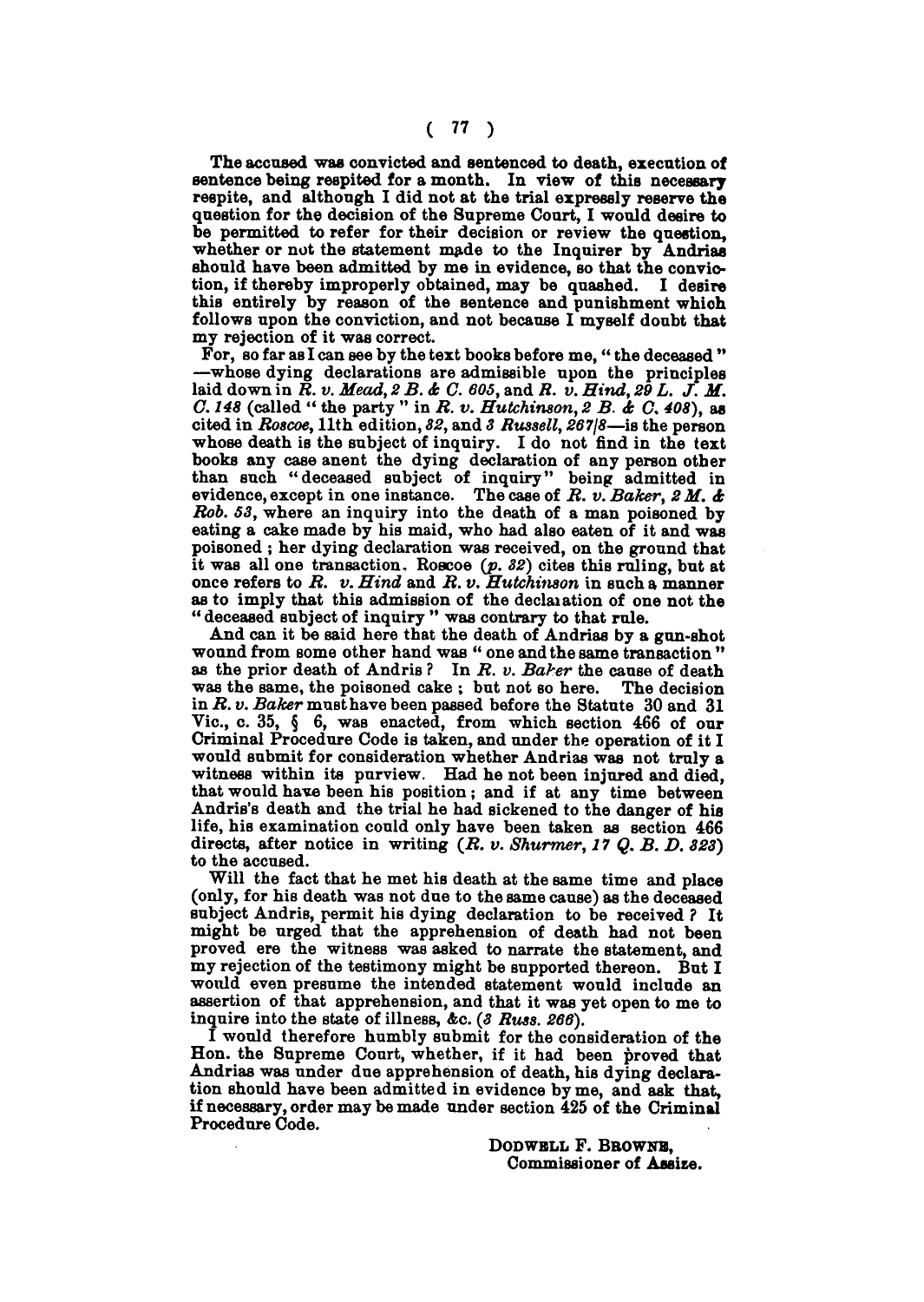## **( 78 )**

*Walter Pereira* **appeared for the prisoner. The Commissioner of Assize disallowed the evidence simply because the statement of the deceased was not made and recorded in accordance with the provisions of section 466 of the Criminal Procedure Code. That section merely gives power to Police Magistrates to take evidence beforehand of persons lying dangerously ill, with a view to perpetuate their testimony to be used at the trial, but the section was not intended to abrogate or modify the general law of evidence as to the admissibility of dying declarations. The general rule as to dying declarations is, no doubt, that such declarations, though made with a full consciousness of approaching death, are only admissible in evidence where the death of the deceased is the subject of the charge, and the circumstances of the death are the subject of the declarations; but I rely on the ruling of the Court in** *R. v. Baker, 2 M. A Rob. 53,* **where the dying declarations of a person other than the deceased for whose murder the prisoner was being tried was admitted in evidence on the ground that the declarant himself met with his death and the declaration was made in the course, so to say, of the "same transaction" as that in which the deceased whose death was being inquired into was killed. In the present case, Andrias met with his death in the same general fight as that in which Tilloris and Andris were stabbed, and it is as to who stabbed these two that the declaration in question is said to have been made.** 

*Rdmandthan, S.-O.,* **submitted** *R. v. Baker* **was a solitary decision, which did not appear to rest on sound principle, and which was thought by the Judge who pronounced the ruling to be deserving of the consideration and adjudication of a higher tribunal. Even if that decision were accepted, the dying declaration of Andrias was inadmissible, as it was not shown that it was made under a settled hopeless expectation of death** *{Queen v. Jenkins, 1 L. R. C. C. 187).* **Nor did section 466 of the Criminal Procedure Code apply, as the statement was made before the Inquirer into Deaths, and not before the Police Magistrate-Under any circumstance, the case reserved by the Commissioner was an hypothetical case, and did not really " arise in the course of\* the trial" as provided in section 424 of the Criminal Procedure Code. The questions submitted were improperly before the Supreme Court, for want of evidence that Andrias was under a settled hopeless expectation of death.** 

*Pereira,* **in reply.**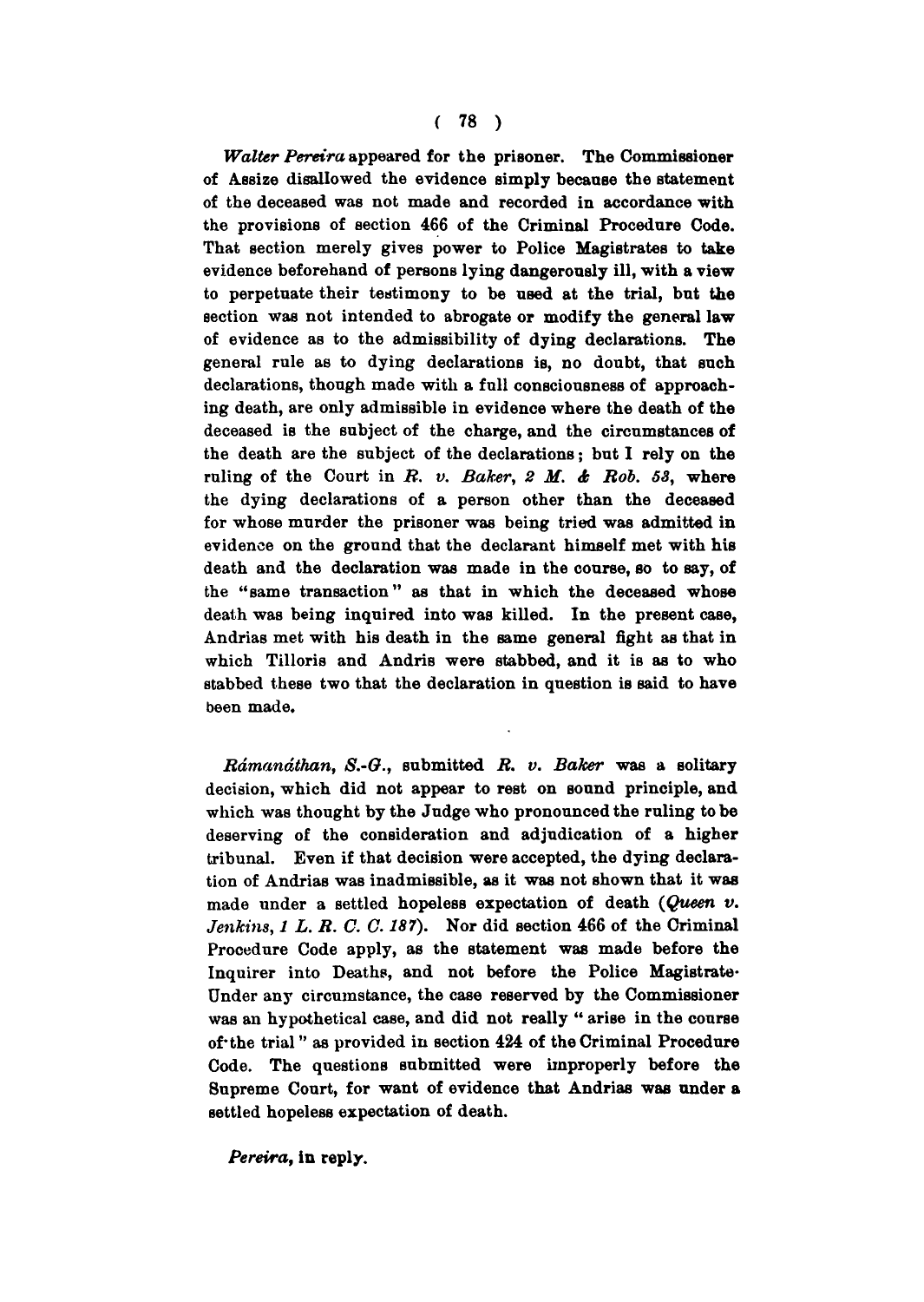**28th May, 1895. BONSER , C.J.—** 

**The question which has been reserved for the consideration of this Court by the learned Commissioner of Assize is this— " Whether, if it had been proved that Andrias was under due " apprehension of death, his dying declaration should have been "admitted in evidence." The Solicitor-General called attention to the fact that this is an hypothetical question, and that therefore it was not a question which arose in the course of the trial, and is not such a question as this Court can be called upon to answer. I agree with him that this is so ; but at the same time, considering that the matter is one of life or death to the accused, I think it right that we should express an opinion on the case.** 

**What occurred at the trial was this. The counsel for the defence called an Inquirer into Deaths, to whom a statement had been made by a dying man named Andrias. This man appears to have received the gun-shot wound which caused his death at or near the same time and place at which the deceased man, for whose murder the accused was being tried, was stabbed to death. The Inquirer deposed as follows: " Before his death I spoke to him. " He made a statement as to who injured him and whom he "injured." The counsel for the defence then proposed to ask what this statement was, but the learned Commissioner refused to admit the statement on the ground that it was not made and recorded in accordance with the provisions of section 466 of the Criminal Procedure Code, that is to say, it was not made on oath or affirmation and taken down by a Police Magistrate. It seems to me that, at that stage of the case and in that state of the evidence, the learned Commissioner was quite right in refusing to admit the statement. It clearly could not have been admitted under Bection 466 of the Criminal Procedure Code.** 

**Then, could it have been admitted as being a dying declaration ? It appears to me that it could not. In Mr. Justice Stephen's Digest of the Law of Evidence the rule is thus stated—and, in my opinion, correctly stated : that such a declaration is admissible " only in trials for the murder or manslaughter of the declarant, " and only when the declarant is shown, to the satisfaction of the " Judge, to have been in actual danger of death, and to have given " up all hope of recovery at the time when his declaration was "made." Now, in the present case, the person who made the declaration was not the person whose death formed the subject of inquiry at the trial. Moreover, it was not shown that the declarant was in actual danger of death, and had given up all hope of recovery. It may be that he was in actual danger of death—for he died about three hours afterwards. But there is**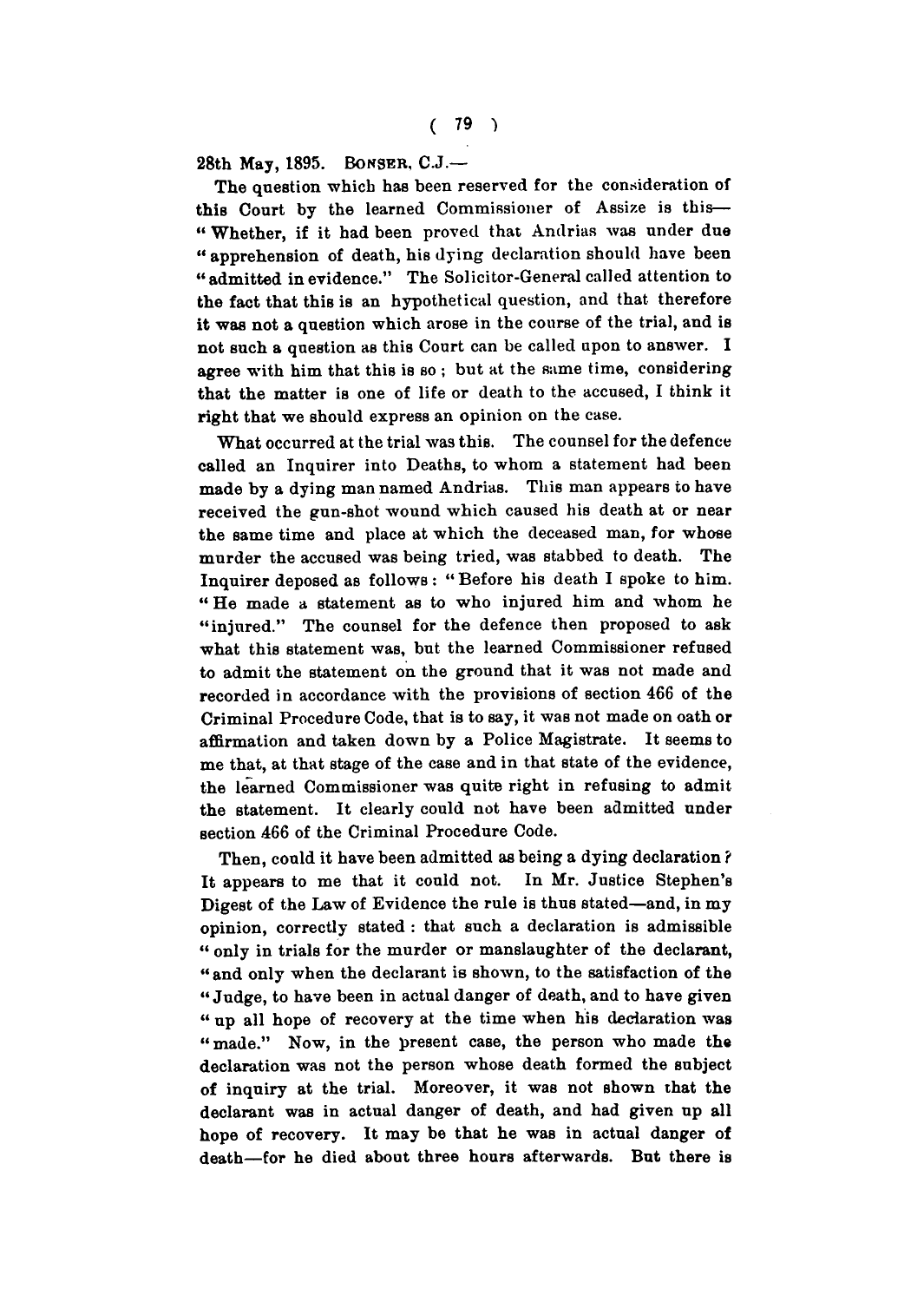**absolutely no evidence as to his own opinion of his condition, or wheiher he did or did not entertain any hope of recovery. It was incumbent on the party wishing to get the declaration admitted in evidence, to prove to the satisfaction of the Judge that the declarant had given up all hope of recovery at the time the declaration was made. This was not proved nor attempted to be proved, so that, as I observed before, on the state of facts proved before the learned Commissioner, there was no ground upon which he could have admitted this declaration.** 

**Assuming, however, for the moment that the proper foundation had been laid for the question by its having been proved that the man Andrias was not only in actual danger of death, but also had given up all hope of recovery, still I am of opinion that his statement, was inadmissible.** 

**Mr. Pereira, who said all that could be urged in favour of the admissibility of the statement, sought to bring it within the principle of the case of** *R. v. Balcer, 2 M. & Rob. 53.* **That was a case where two persons were poisoned by eating the same cake at the same time, and died almost immediately afterwards. The accused was tried for the murder of one of them. A dying declaration by the other person, that she had made the cake in the presence of the accused, and had put nothing bad in it, was admitted as evidence for the prosecution on the ground that " it was all one transaction." The point, however, was reserved, but, as the prisoner was acquitted, it could not be further discussed. That case was an exceptional one, and is characterized by Mr. Justice Stephen, in the book to which I have just referred, as a curious one. For my own part, I should not be disposed to follow it, except where the facts were the same, or practically identical. The present case is, however, widely different from that case. If the declarant, and the person whose death was being investigated, had both died of wounds caused by the same shot, then perhaps the statement might have been admissible. But nothing of that kind occurred here. The only ground suggested is that the declarant received his death-wound at and about the same time and place as the deceased whose death was being investigated. There is not, in my opinion, sufficient connection between the declaration and the last-mentioned death to make them " all one transaction " and bring them within the case of** *R. v. Baker.* **The answer, therefore, to the question proposed will be in the negative.** 

**I have dealt with this matter at such length for the sole reason that a question of life and death is involved. But I feel this difficulty—that had our answer been in the affirmative, we could not have given any practical effect to our opinion.**